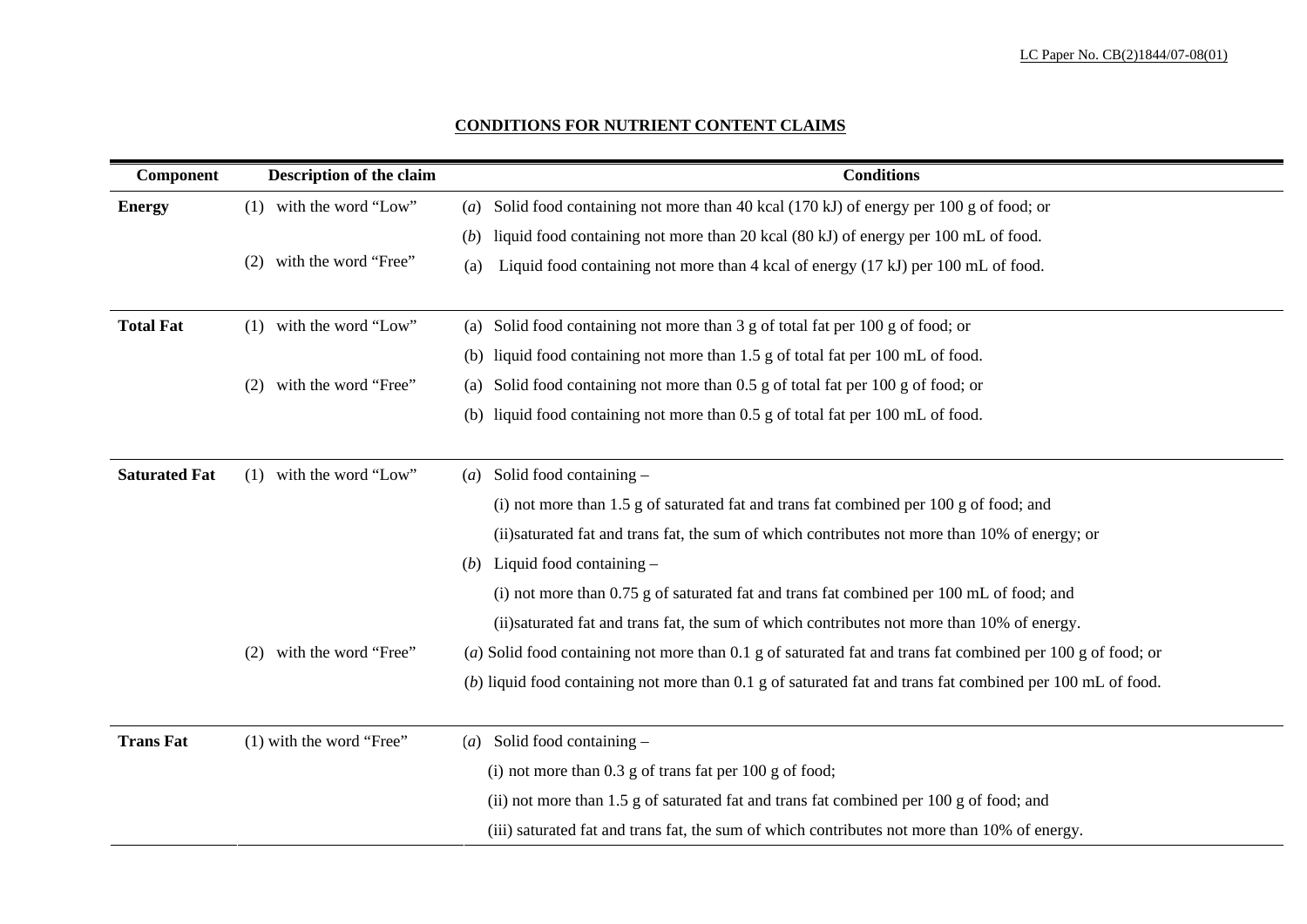of food; and  $10\%$  of energy.

 $0\%$  of energy.

 $0\%$  of energy.

 $10\%$  of energy.

| <b>Component</b>   | <b>Description of the claim</b> | <b>Conditions</b>                                                                           |
|--------------------|---------------------------------|---------------------------------------------------------------------------------------------|
|                    |                                 | Liquid food containing $-$<br>(b)                                                           |
|                    |                                 | (i) not more than $0.3$ g of trans fat per $100$ mL of food;                                |
|                    |                                 | (ii) not more than 0.75 g of saturated fat and trans fat combined per 100 mL of food; and   |
|                    |                                 | (iii) saturated fat and trans fat, the sum of which contributes not more than 10% of energy |
| <b>Cholesterol</b> | with the word "Low"<br>(1)      | $(a)$ Solid food containing –                                                               |
|                    |                                 | (i) not more than $0.02$ g of cholesterol per $100$ g of food;                              |
|                    |                                 | (ii) not more than 1.5 g of saturated fat and trans fat combined per 100 g of food; and     |
|                    |                                 | (iii) saturated fat and trans fat, the sum of which contributes not more than 10% of energy |
|                    |                                 | (b) Liquid food containing $-$                                                              |
|                    |                                 | (i) not more than 0.01 g of cholesterol per 100 mL of food;                                 |
|                    |                                 | (ii) not more than 0.75 g of saturated fat and trans fat combined per 100 mL of food; and   |
|                    |                                 | (iii) saturated fat and trans fat, the sum of which not more than 10% of energy.            |
|                    | with the word "Free"<br>(2)     | ( <i>a</i> ) Solid food containing $-$                                                      |
|                    |                                 | (i) not more than $0.005$ g of cholesterol per $100$ g of food;                             |
|                    |                                 | (ii) not more than 1.5 g of saturated fat and trans fat combined per 100 g of food; and     |
|                    |                                 | (iii) saturated fat and trans fat, the sum of which contributes not more than 10% of energy |
|                    |                                 | Liquid food containing $-$<br>(b)                                                           |
|                    |                                 | (i) not more than 0.005 g of cholesterol per 100 mL of food;                                |
|                    |                                 | (ii) not more than 0.75 g of saturated fat and trans fat combined per 100 mL of food; and   |
|                    |                                 | (iii) saturated fat and trans fat, the sum of which contributes not more than 10% of energ  |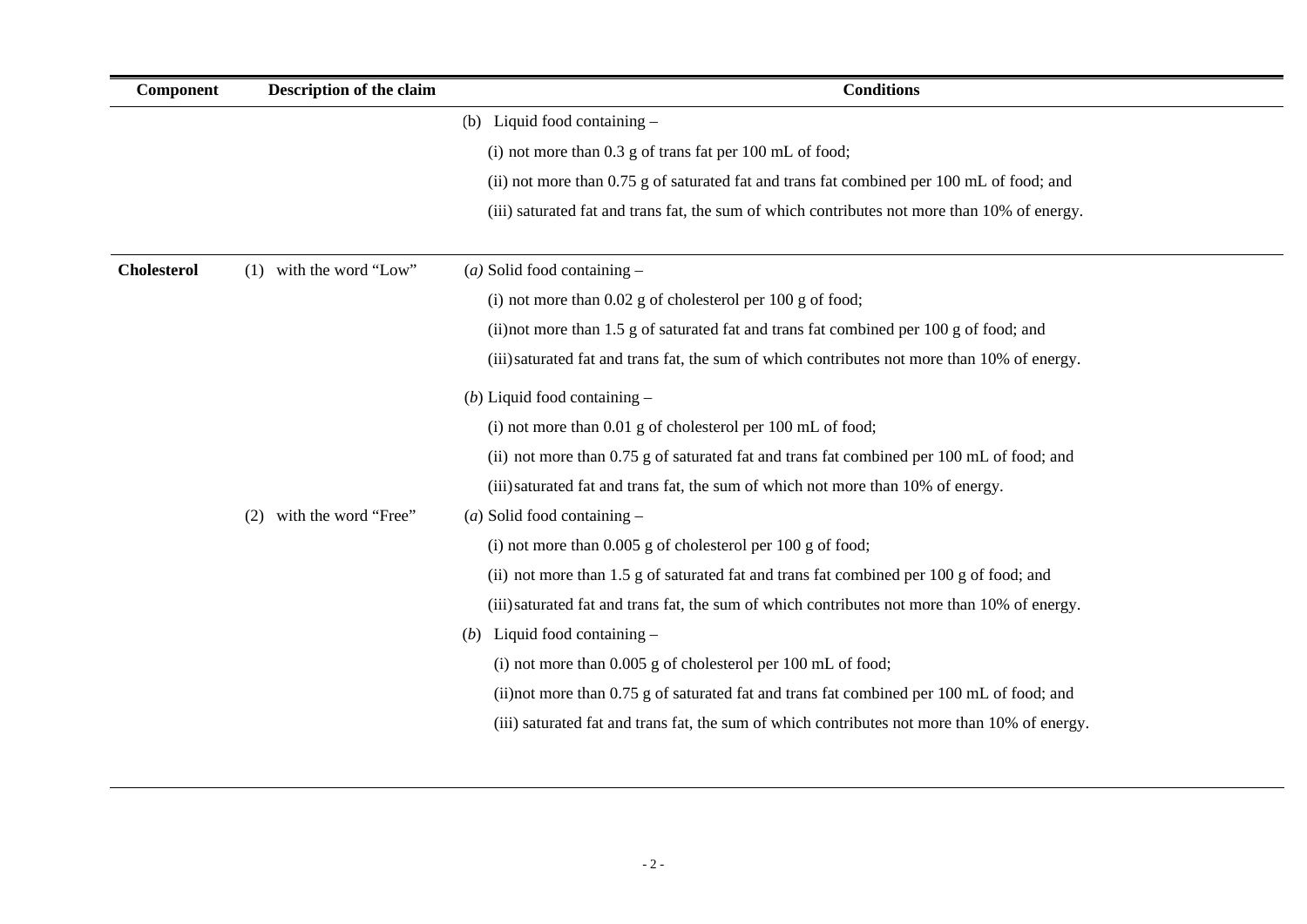th the word is of the word food; or

food; or less than 100 mL of food; or

kcal (or 12% of Chinese NRV per 1 MJ).

th the word is of the word food; or less than 200 g of food; or  $\frac{100}{2}$ 

er 100 mL of food; or

00 kcal (or 24% of Chinese NRV per 1 MJ).

in or mineral concerned per 100 g of food; or hin or mineral concerned per 100 mL of food; or kcal (or 12% of Chinese NRV per 1 MJ). *(a)* in or mineral concerned per 100 g of food; or in or mineral concerned per 100 mL of food; or; 00 kcal (or 24% of Chinese NRV per 1 MJ).

| <b>Component</b>    | <b>Description of the claim</b> | <b>Conditions</b>                                                                                            |
|---------------------|---------------------------------|--------------------------------------------------------------------------------------------------------------|
| <b>Sugars</b>       | with the word "Low"<br>(1)      | (a) Food, solid or liquid, containing not more than 5 g of sugars per 100 g/mL of food.                      |
|                     | with the word "Free"<br>(2)     | (a) Food, solid or liquid, containing not more than 0.5 g of sugars per 100 g/mL of food.                    |
| Sodium              | with the word "Low"<br>(1)      | (a) Food, solid or liquid, containing not more than $0.12$ g of sodium per $100$ g/mL of food.               |
|                     | with the word "Very low"<br>(2) | (a) Food, solid or liquid, containing not more than $0.04$ g of sodium per 100 g/mL of food.                 |
|                     | with the word "Free"<br>(3)     | (a) Food, solid or liquid, containing not more than $0.005$ g of sodium per 100 g/mL of food.                |
| <b>Protein</b>      | with the word "Low"<br>(1)      | (a) Food, solid or liquid, containing protein which contributes not more than 5% of energy.                  |
|                     | with the word "Source"<br>(2)   | Solid food containing not less than 10% of the Chinese NRV of protein per 100 g of foc<br>$\left( a\right)$  |
|                     |                                 | liquid food containing not less than 5% of the Chinese NRV of protein per 100 mL of for-<br>(b)              |
|                     |                                 | (c) Food, solid or liquid, containing not less than 5% of Chinese NRV per 100 kcal (or 12%                   |
|                     | with the word "High"<br>(3)     | Solid food containing not less than 20% of the Chinese NRV of protein per 100 g of foc<br>$\left(a\right)$   |
|                     |                                 | liquid food containing not less than 10% of the Chinese NRV of protein per 100 mL of<br>( <i>b</i> )         |
|                     |                                 | Food, solid or liquid, containing not less than 10% of Chinese NRV per 100 kcal (or 24<br>(c)                |
| <b>Vitamins and</b> | with the word "Source"<br>(1)   | Solid food containing not less than 15% of the Chinese NRV of the vitamin or mineral<br>$\left( a\right)$    |
| <b>Minerals</b>     |                                 | liquid food containing not less than 7.5% of the Chinese NRV of the vitamin or mineral<br>(b)                |
| <i>(those with)</i> |                                 | Food, solid or liquid, containing not less than 5% of Chinese NRV per 100 kcal (or 12%<br>(c)                |
| Chinese NRV)        | with the word "High"<br>(2)     | Solid food containing not less than 30% of the Chinese NRV of the vitamin or mineral or<br>$\left( a\right)$ |
|                     |                                 | liquid food containing not less than 15% of the Chinese NRV of the vitamin or mineral<br>(b)                 |
|                     |                                 | Food, solid or liquid, containing not less than 10% of Chinese NRV per 100 kcal (or 24<br>(c)                |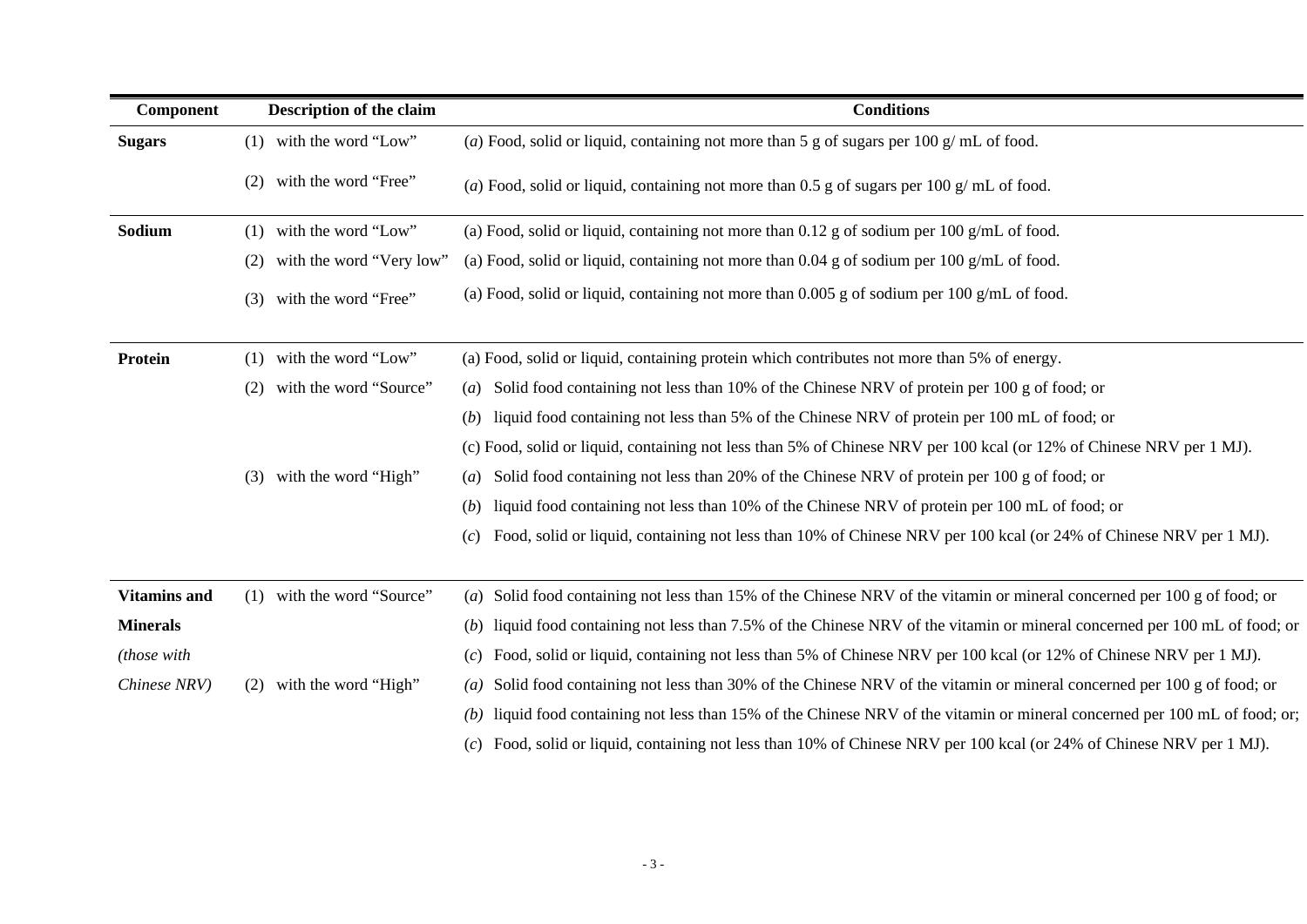| <b>Component</b>     | <b>Description of the claim</b> | <b>Conditions</b>                                                                           |
|----------------------|---------------------------------|---------------------------------------------------------------------------------------------|
| <b>Dietary Fibre</b> | with the word "Source"          | (a) Solid food containing not less than 3 g of dietary fibre per 100 g of food; or          |
|                      |                                 | (b) liquid food containing not less than $1.5$ g of dietary fibre per 100 mL of food.       |
|                      | with the word "High"<br>(2)     | (a) Solid food containing not less than 6 g of dietary fibre per 100 g of food; or          |
|                      |                                 | (b) liquid food containing not less than $3 \text{ g}$ of dietary fibre per 100 mL of food. |
|                      |                                 |                                                                                             |